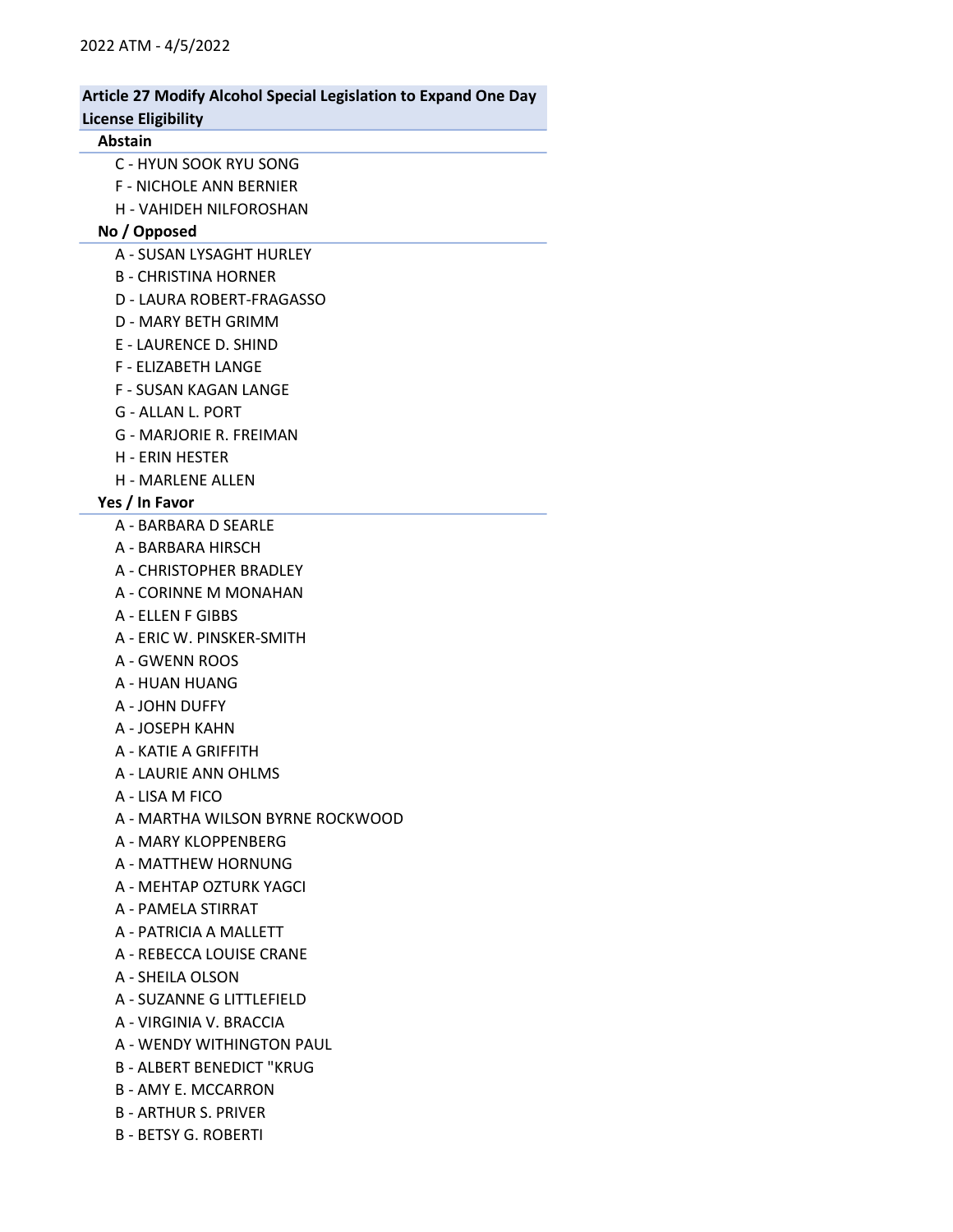- B CAROLINE FRIENDLY
- B DAVID L. MURPHY
- B DEED MCCOLLUM
- B EUNICE B. GROARK
- B FREDRICK E. BUNGER
- B GARY ARTHUR
- B IVY WANG
- B JAMES L. ROBERTI
- B JOSEPH MICHAEL "HICKSON
- B JOSEPH SCHOTT
- B KATHERINE S. CORT
- B KELLY C. FRIENDLY
- B LINDA H. CHOW
- B MELISSA A. MARTIN
- B MIDDLETON ANSLEY "MARTIN
- B NORA TRACY PHILLIPS
- B PAUL THOMAS DELANEY
- B PETRO LISOWSKY
- B ROBERTA MORGENSTERN
- B S. PETER W. JONES
- B SCOTT K. BENDER
- B SKYE JACOBS
- C AMY SB GOTTSCHALK
- C ANDREA N. WARD
- C ANN M. HOWLEY
- C ANN WELKE RAPPAPORT
- C BEATRICE BEZMALINOVIC DHEBAR
- C ELIZABETH LASHWAY
- C HOLLY M. GRACE
- C KATE MCGEOUGH
- C KATHY Y. EGAN
- C LEANNE J. LEIBMAN
- C LINDA OLIVER GRAPE
- C LUCIENNE V. RONCO
- C LUCY ROONEY KAPPLES
- C MARCIA TESTA SIMONSON
- C MARTIN JAY "MCHALE
- C PAMELA POSEY
- C ROYALL H. SWITZLER
- C SARA H. RAVERET
- C SARAH H. PEDERSEN
- C SHARON L. GRAY
- C STEVEN D. FESSLER
- C SUSAN K. MAGGIONI
- C THOMAS H. ULFELDER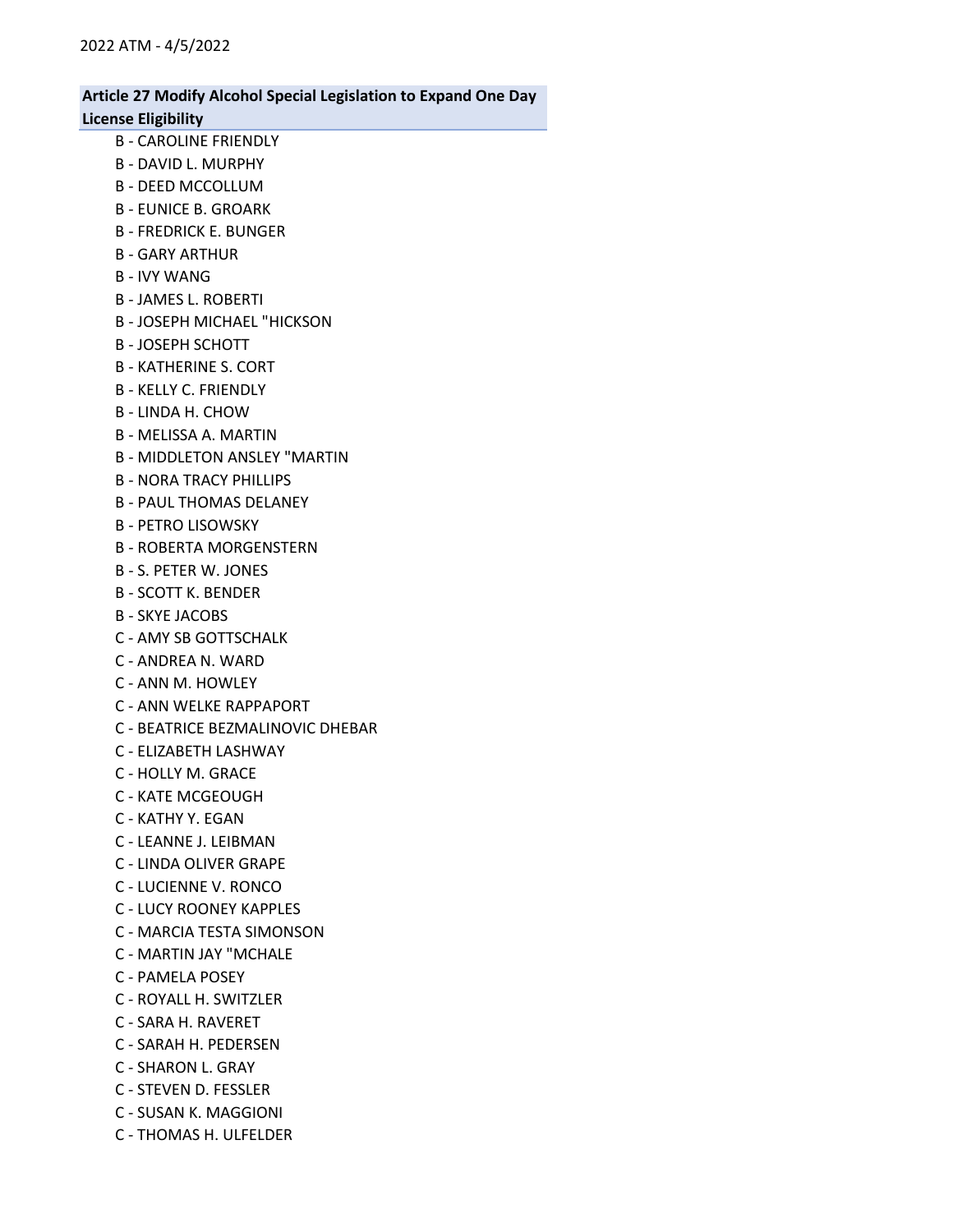- C WENDY HARRIS GARBER
- D ANN-MARA S. LANZA
- D CAROL ALMEDA-MORROW
- D CRAIG EDWARD MACK
- D DIANE E. HALL
- D ELIZABETH H. SHLALA
- D ELIZABETH SULLIVAN WOODS
- D ETHAN I. DAVIS
- D GAIL FRANCES SULLIVAN
- D IAN COHEN
- D ILLANA S. NISSENBAUM
- D JOHN D. LANZA
- D JOHN SCHULER
- D LAURA SCHOTSKY OLTON
- D LINA EVE VITA MUSAYEV
- D LORI A. FERRANTE
- D MARGIE PALLADINO
- D MARK B. BENJAMIN
- D MASON R. SMITH
- D MAURA MURPHY
- D PATTI QUIGLEY
- D QUENTIN S. PRIDEAUX
- D RICHARD D. "HILL
- D SANDRA SABA JOSEPH
- D STEPHEN G. MURPHY
- D W. ARTHUR "GARRITY
- E CAREN PARKER
- E DENNIS DISCHINO
- E JACQUI VAN LOOY
- E JARED W. PARKER
- E JESSICA BETH GRAHAM
- E JOAN GAUGHAN
- E KATHERINE K. MACDONALD
- E KATHERINE L. "BABSON
- E KEVIN J. MACDONALD
- E LISE M. OLNEY
- E MARLA L. ROBINSON
- E MARY GARD
- E NEAL R. GOINS
- E ODESSA MB SANCHEZ
- E PAUL A. CRAMER
- E RAINA C. MCMANUS
- E RANI ELWY
- E RUSSELL THOMAS GENTRY
- E SUSAN E. RYAN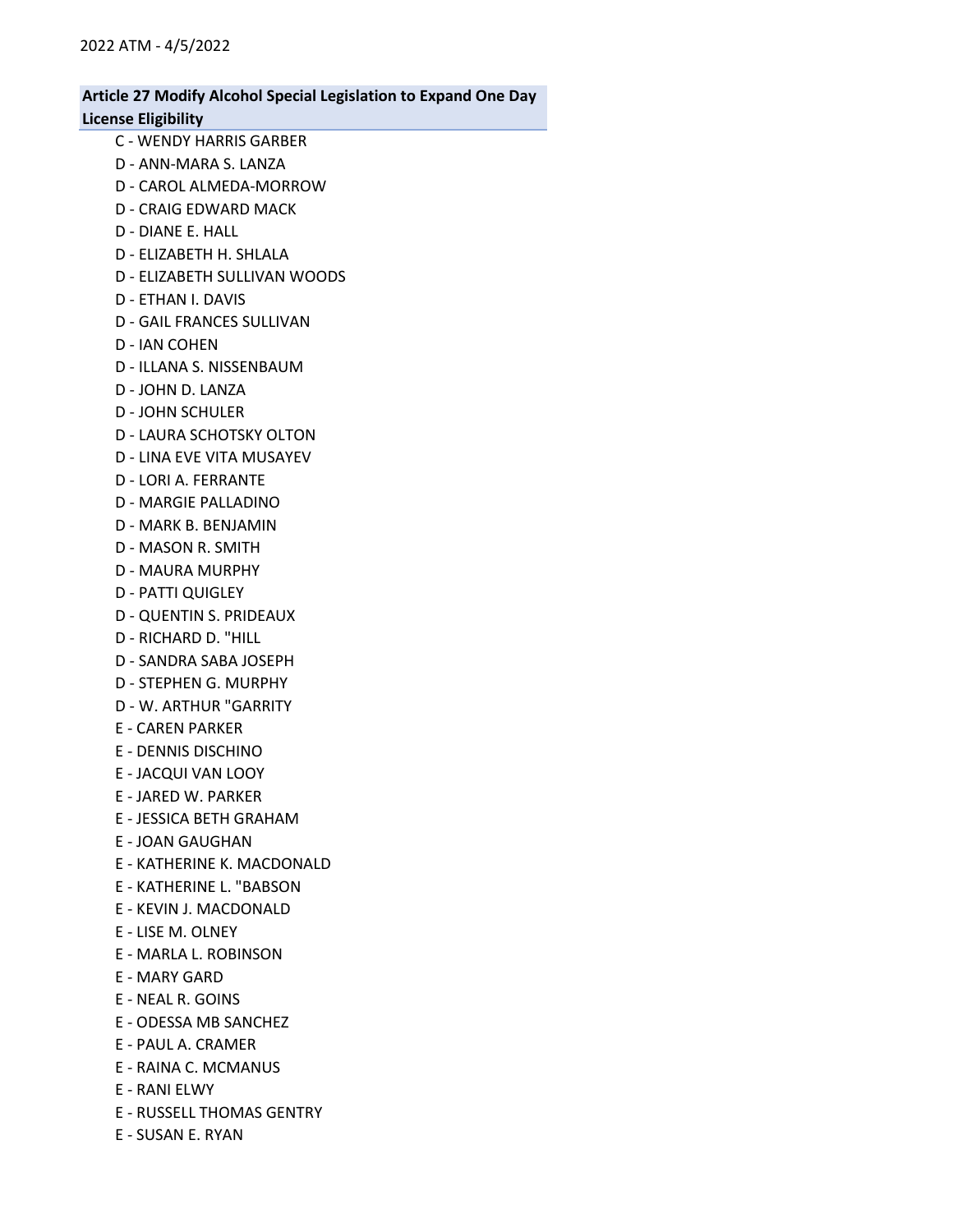- E SYLVIA T. HAHN-GRIFFITHS E - THOMAS J. MACDONALD E - TIMOTHY W. FULHAM E - WENDY A. HAERING-ENGELS E - WENDY S. BECK VON PECCOZ F - C. MADISON "RILEY F - CHRISTINE SWENSON LAWRENCE F - CYNTHIA C. EDWARDS F - DAVID RYAN DAWS F - ELAINE M. PUTNAM F - ELIZABETH MAY F - FREDERIC W. RIPLEY F - HOPE CROSIER F - JAY PROSNITZ F - JULIE RISING BRYAN F - LISA COLLINS F - MICHAEL ANDREW LICATA F - MICHAEL J. MASTRIANNI F - MICHELE DRAGON LIVINGSTON F - NIKI BRINKMAN-OFENLOCH F - SARA A. JENNINGS F - SHAWN BAKER F - STEVEN J. SIMONS F - VICTORIA J. OSTLER F - VIRGINIA LEE FERKO G - ALICE HANLON PEISCH G - ANDREW A. WILSON
- G CRAIG L. COHEN
- G DIANE CAMPBELL
- G DOUGLAS W. SMITH
- G EDWARD D. FOLLAND
- G FREDERICK W. SCHALLER
- G HAROLD N. "KAPLAN
- G JANET Z. GIELE
- G JE'LESIA JONES
- G JOAN HACKETT CODY
- G JUDSON L. JAFFE
- G KARL HAMMOND
- G KATHLEEN F. TRUMBULL
- G LORRI WOODACRE
- G MARY ANN CLUGGISH
- G MICHAEL R. TOBIN
- G PARKER MORSE
- G PAUL H. MERRY
- G PETER SOLOMON